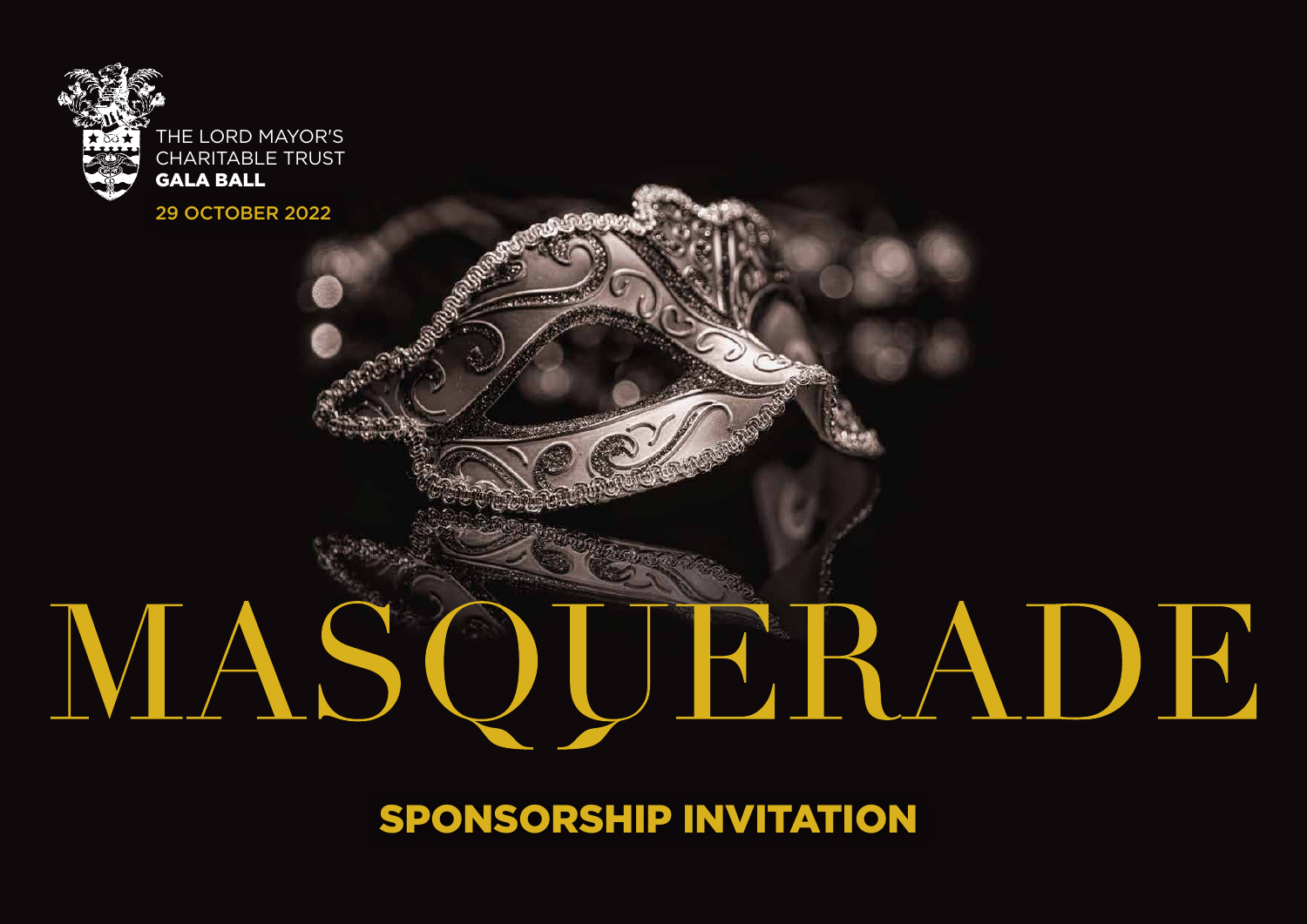# GALA BALL THE LORD MAYOR'S CHARITABLE TRUST BENEFITS OF SPONSORSHIP

**The Lord Mayor's Charitable Trust's annual fundraising Gala Ball will be held on Saturday, 29 October 2022 and will attract over 500 guests from both the corporate and government sectors.**

For more than 60 years, the Trust's fundraising efforts have improved the wellbeing of the most marginalised and vulnerable members of Brisbane's community.

The work of the Trust supports grassroots charities and activities that assist people living with disability, homelessness, mental illness, drug or alcohol addiction, trauma, abuse or neglect and disadvantage.

Importantly, every dollar donated to the Lord Mayor's Charitable Trust is directly distributed to a variety of local causes with a focus on Brisbane's lower-profile, generally under-funded charitable organisations.

The Lord Mayor, Lady Mayoress and Trustees of the Lord Mayor's Charitable Trust are seeking your support by way of Sponsorship for the 2022 Gala Ball.

Please note, that while this invitation details the benefits of sponsoring the Gala Ball, it is also possible to become a partner of the Trust, bringing benefits all year round to your organisation.

Please contact Carly Blaik, External Relations, Lord Mayor's Charitable Trust on 07 3178 8005 or at carly.blaik@brisbane.qld.gov.au for further information.

#### **SPONSORSHIP**

Sponsorship support for the Gala Ball can be either direct through financial support including four packages — Platinum, Gold, Silver or Bronze or through the provision of products or services.

Sponsoring the Lord Mayor's Charitable Trust Gala Ball provides the opportunity to position your organisation as a leader in your field and the philanthropic community.

The Lord Mayor's Charitable Trust will work with each sponsor to ensure maximum benefit is achieved.

Benefits of sponsoring the Gala Ball include:

- Positioning as a major supporter of the Trust within senior corporate and government communities
- Opportunity to participate in the Gala Ball
- Exposure through various media channels
- Exposure to over 500 guests at this highly sought after event
- Prestigious networking opportunity with high level decision makers.

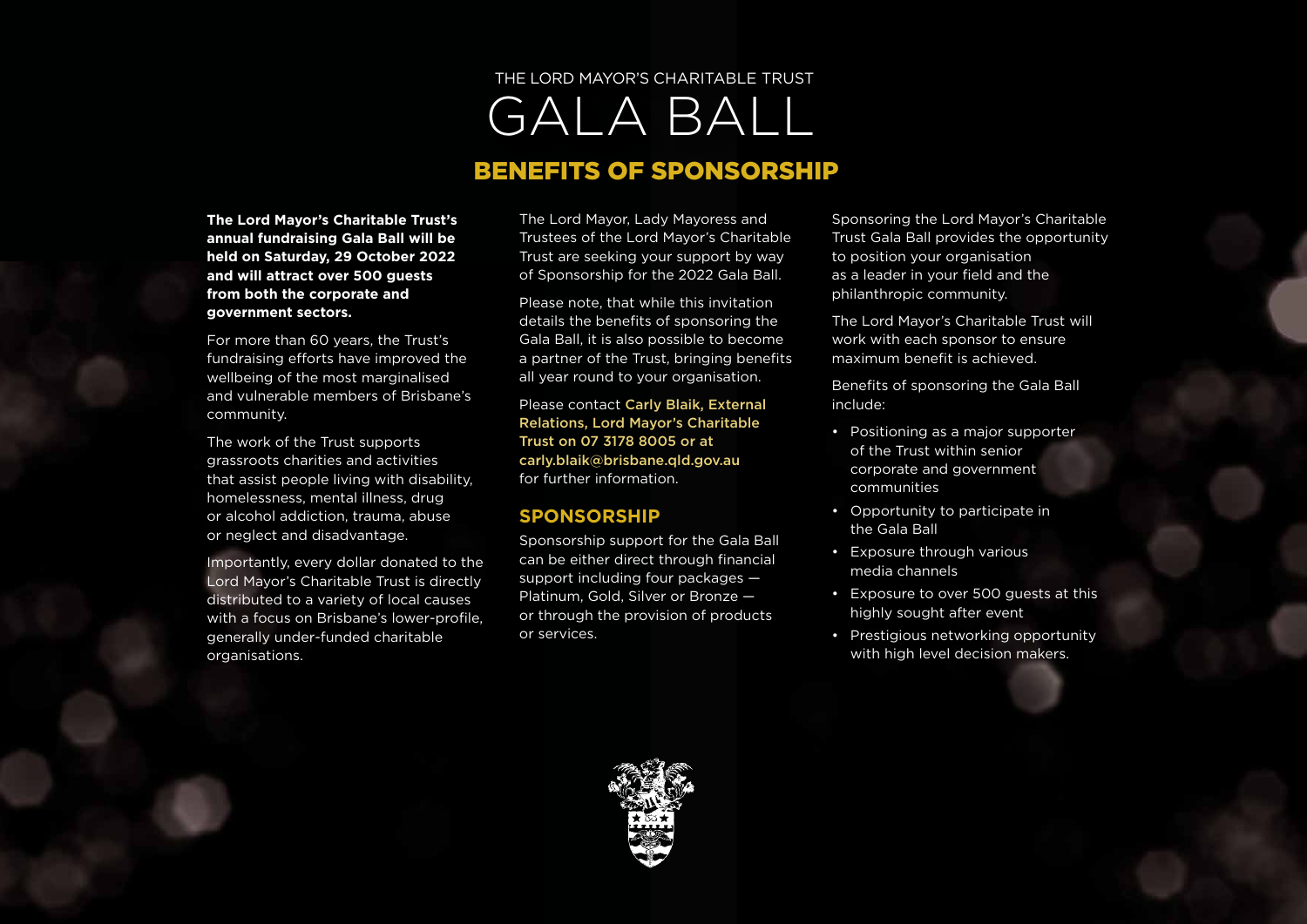## PACKAGES

Please note we also offer multi–year sponsorship arrangements.

Please contact the Lord Mayor's Charitable Trust directly to discuss a bespoke tailored sponsorship package between your organisation and the Trust.

#### **EVENT PARTNER**

As an alternative to sponsorship, it is also possible to be an Event Partner.

Event Partners work with the Trust to deliver the event. Benefits and support are negotiated on a case by case basis.

# PLATINUM SPONSORSHIP

Highly exclusive sponsorship packages are available in this category. The Platinum Sponsor will be acknowledged as a major supporter of the event. In addition to the Gala Ball, the Platinum Sponsor will receive invitations to all VIP Trust events throughout the year.

#### **CORPORATE NETWORKING AT THE GALA EVENING**

- Two complimentary seats at the Lord Mayor's table
- Complimentary VIP positioned table (seating 10)
- Invitation for twelve (12) people to attend the cocktail reception immediately prior to the Gala Ball
- Acknowledged as a Platinum Sponsor throughout the evening
- Organisation's logo in all promotional material
- Opportunity to network with other organisations attending the event
- Opportunity to raise the profile of your business to senior corporate and government leaders.

#### **PUBLICITY AND PROMOTION**

- Recognition as a Platinum Sponsor in Gala Ball publicity and public relations activities
- Featured as a Platinum Sponsor in all printed material
- Visual brand recognition during the Gala Ball
- Recognition as a primary investor in Brisbane's philanthropic community
- Recognition as a Platinum Sponsor via the Lord Mayor's Charitable Trust social media.
- **• INVESTMENT VALUE: \$20,000**

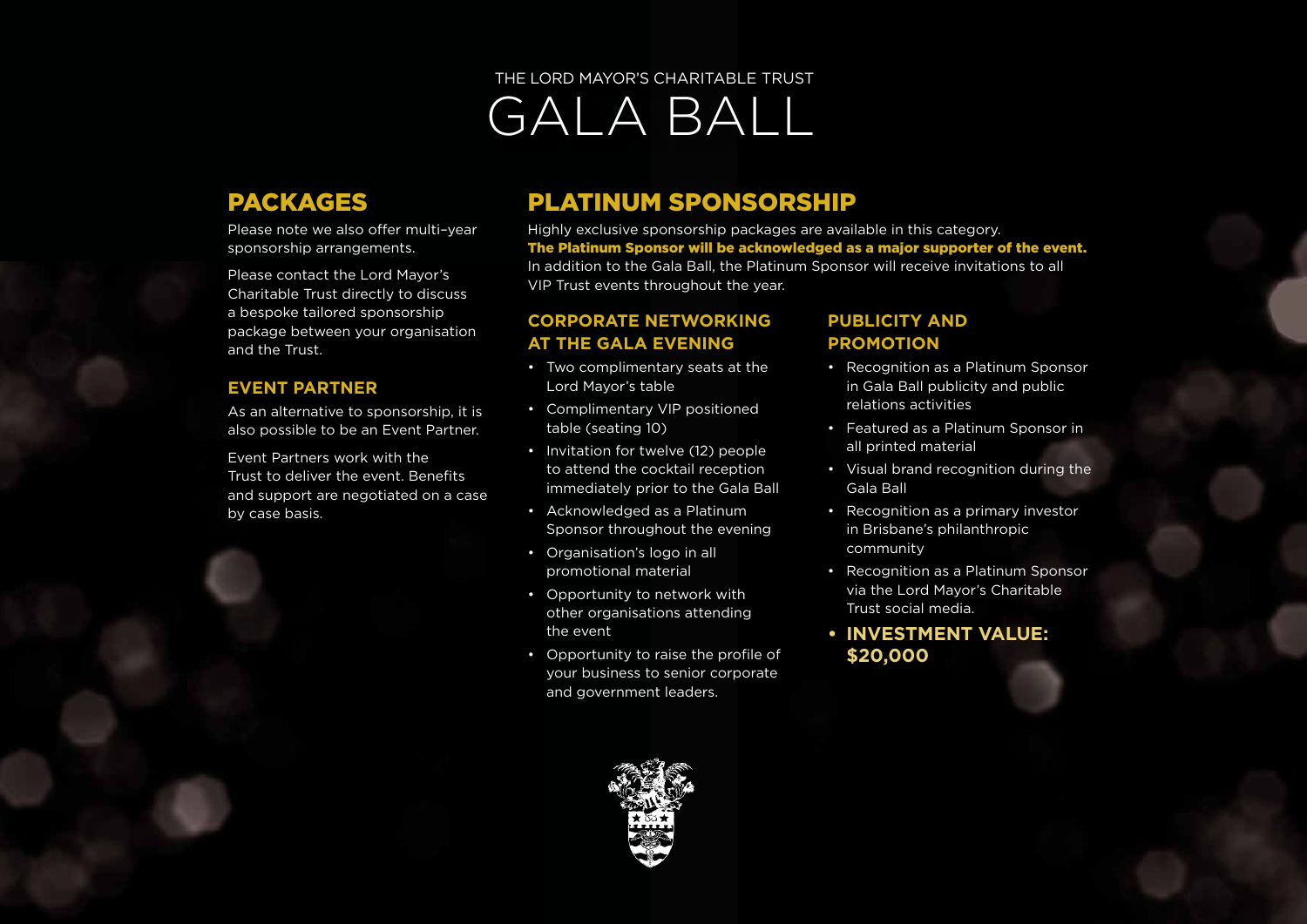# GOLD SPONSORSHIP

Gold Sponsors will be acknowledged as significant supporters of the event.

#### **CORPORATE NETWORKING AT THE GALA EVENING**

- Complimentary VIP table (seating 10)
- Invitation for ten (10) people to attend the cocktail reception immediately prior to the Gala Ball
- Opportunity to network with other organisations attending the event
- Opportunity to raise the profile of your business to senior corporate and government leaders.

#### **PUBLICITY AND PROMOTION**

- Featured as a key sponsor in all printed material, including print media where possible
- Visual brand recognition during the Gala Ball on the large video screen
- Recognition as a primary investor in Brisbane's philanthropic community
- Recognition via the Lord Mayor's Charitable Trust social media.
- **• INVESTMENT VALUE: \$10,000**

## SILVER SPONSORSHIP

Silver Sponsors will be acknowledged as key supporters of the event.

#### **CORPORATE NETWORKING AT THE GALA EVENING**

- Four complimentary seats at a VIP table
- Invitation for four (4) people to attend the cocktail reception immediately prior to the Gala Ball
- Opportunity to network with other organisations attending the event
- Opportunity to raise the profile of your business to senior corporate and government leaders.

#### **PUBLICITY AND PROMOTION**

- Visual brand recognition during the Gala Ball on the large video screen
- Recognition as a primary investor in Brisbane's philanthropic community
- Recognition via the Lord Mayor's Charitable Trust social media.
- **• INVESTMENT VALUE: \$5,000**

## BRONZE SPONSORSHIP

Bronze Sponsors will be acknowledged as proud supporters of the event.

#### **CORPORATE NETWORKING AT THE GALA EVENING**

- Two complimentary seats at a VIP table
- Invitation for two (2) people to attend the cocktail reception immediately prior to the Gala Ball
- Opportunity to network with other organisations attending the event
- Opportunity to raise the profile of your business to senior corporate and government leaders.

#### **PUBLICITY AND PROMOTION**

- Visual brand recognition during the Gala Ball on the large video screen
- Recognition as a primary investor in Brisbane's philanthropic community.
- **• INVESTMENT VALUE: \$2,500**

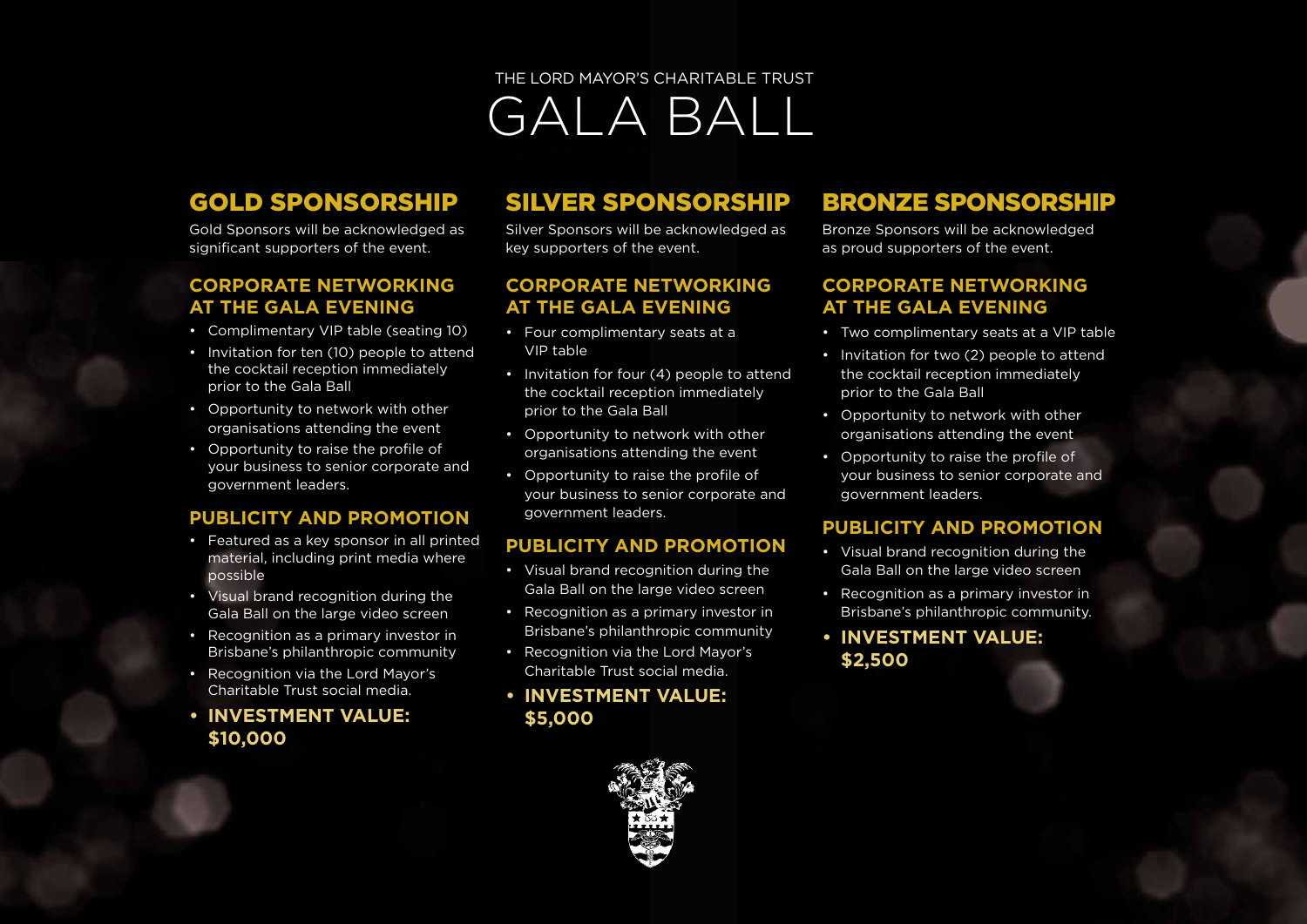## PRODUCT AND SERVICE SPONSORSHIP

As an alternative to cash sponsorship, product and service sponsorships are being offered to provide goods and services for the event. The Trust only enters into product and service sponsorships that add value to the Gala Ball.

The benefits associated with product or service sponsorships will be agreed upon with each sponsor..

The value of the product or services will be agreed upon with each sponsor. The sponsors will be acknowledged as supporters of this event.

#### CORPORATE NETWORKING AT THE GALA EVENING

• As agreed on an individual basis, in accordance with the Gold, Silver and Bronze Sponsorship packages as outlined above based on the value of the product and/or services provided.

#### CONTACT US

If you would like to discuss these opportunities further, please contact Carly Blaik, External Relations, Lord Mayor's Charitable Trust on 07 3178 8005 or at carly.blaik@brisbane.qld.gov.au

#### PUBLICITY AND PROMOTION

- As agreed on an individual basis, in accordance with the Gold, Silver or Bronze Sponsorship packages as outlined above based on the value of the product and/or services provided.
- Where applicable, acknowledgement as the relevant sponsor or partner e.g. beverage sponsor and entertainment partner.
- Investment value: in kind agreed value.

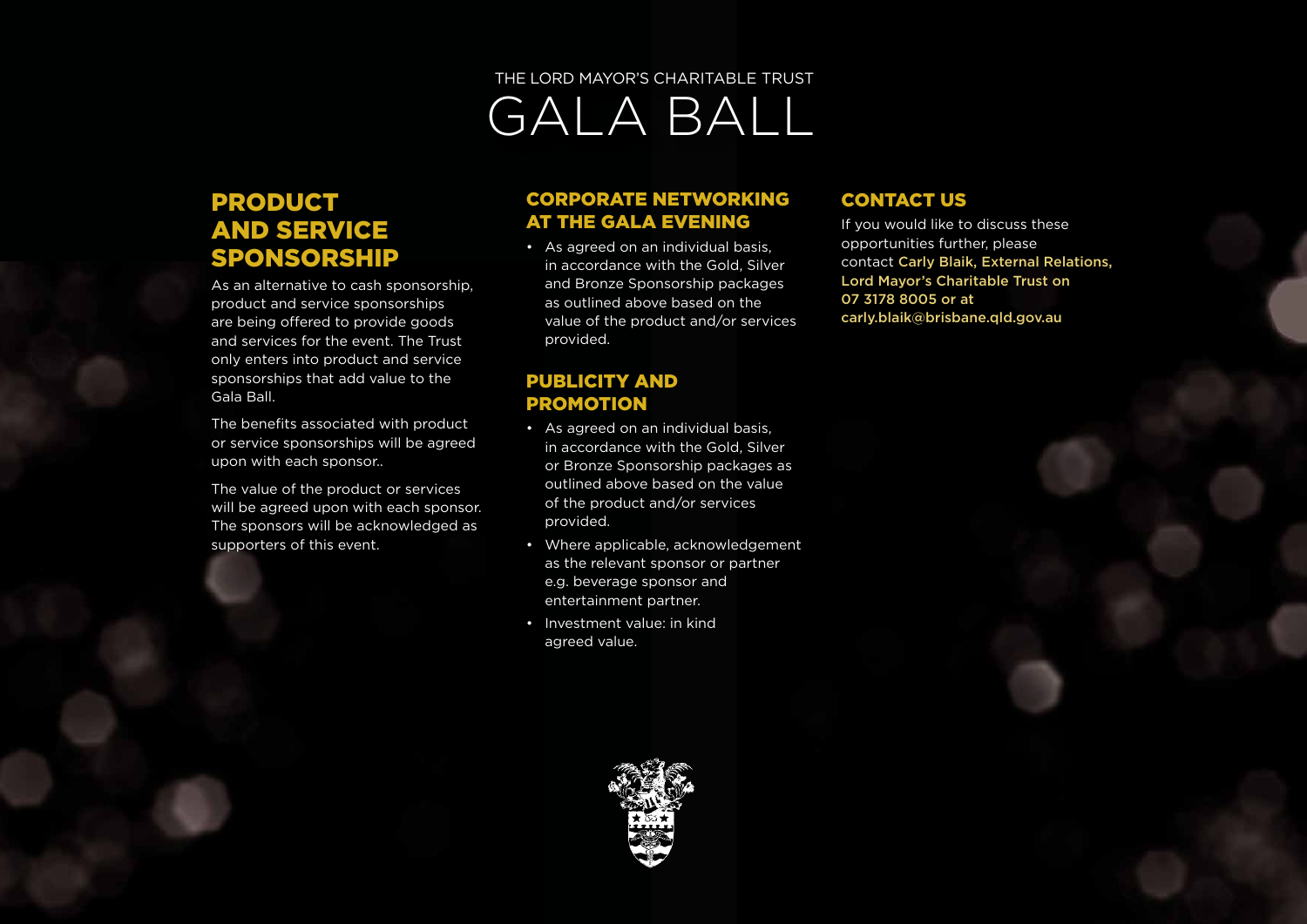- The Lord Mayor's Charitable Trust will ensure that the Sponsorship Benefits are provided as detailed in this Sponsorship invitation provided the Sponsor fully complies with the terms of this Agreement.
- The Sponsor will ensure that it meets its financial or in kind obligations as detailed in this Sponsorship invitation and as negotiated with the Trust. Failure to do so may result in the termination of this Agreement.
- Payment of financial obligations by the Sponsor must be made to the Lord Mayor's Charitable Trust within 14 days of the signing of this Agreement.
- Provision of any in kind support from the Sponsor will be done in accordance with a mutually agreed upon timeframe.
- The Sponsor will supply goods of merchantable quality only, if any, and will at all times indemnify and keep indemnified the Lord Mayor's Charitable Trust, its officers, employees and agents (in the following: those indemnified) from and against any loss (including reasonable legal costs and expenses) or liability from any claim, demand, suit, action or proceeding by any person against any of those indemnified where such loss or liability arose out of supply of the said goods.
- The Sponsor is fully responsible for the acts or omissions of its officers, employees and invitees who attend the Gala Ball as part of the Sponsor utilising its Sponsorship benefits where such acts or omissions cause death, personal injury or damage to property.
- The Sponsor is not entitled to sell or licence the sale of or distribute any promotional or other merchandise relating to the Sponsor at the Gala Ball unless expressly authorised by the Trust.
- The Lord Mayor's Charitable Trust has the right to secure such other Sponsorships in relation to the Gala Ball.
- The Lord Mayor's Charitable Trust and the Sponsor must not disclose the details of this Agreement to any third parties without the written consent of the other party unless such disclosure is required by law.
- The Sponsor grants to the Lord Mayor's Charitable Trust (and, if applicable, any other Sponsors of the Gala Ball) the right to reproduce and use the Sponsor's logo and mark for the purpose of delivering the Sponsorship Benefits.
- Either party may terminate this Agreement if the Lord Mayor's Charitable Trust ceases to conduct or carry out the Gala Ball; the other party fails to meet its obligations under this Agreement; or the Sponsor enters into any form of insolvency administration.
- The parties may otherwise terminate this Agreement by mutual agreement; however, in doing so each party must act in good faith and in a timely manner to terminate this Agreement on reasonable terms.
- The Lord Mayor's Charitable Trust is partnering with Sponsors for the duration from the date when the agreement is signed, to the day after the Gala Ball.
- The sponsorship may only be amended by written agreement signed by the parties.
- The Lord Mayor's Charitable Trust will not recommend the Sponsors over other suppliers.

### FORM OF ACCEPTANCE:

| This Sponsorship Agreement is executed<br>as follows:                      |
|----------------------------------------------------------------------------|
| Sponsor:                                                                   |
| Contact:                                                                   |
|                                                                            |
| Signature:                                                                 |
| Date:                                                                      |
| Lady Mayoress, Mrs. Nina Schrinner, Chair<br>Lord Mayor's Charitable Trust |
| Signature:                                                                 |
| Date:                                                                      |

Note — This sponsorship agreement does not take effect until signed by both parties.